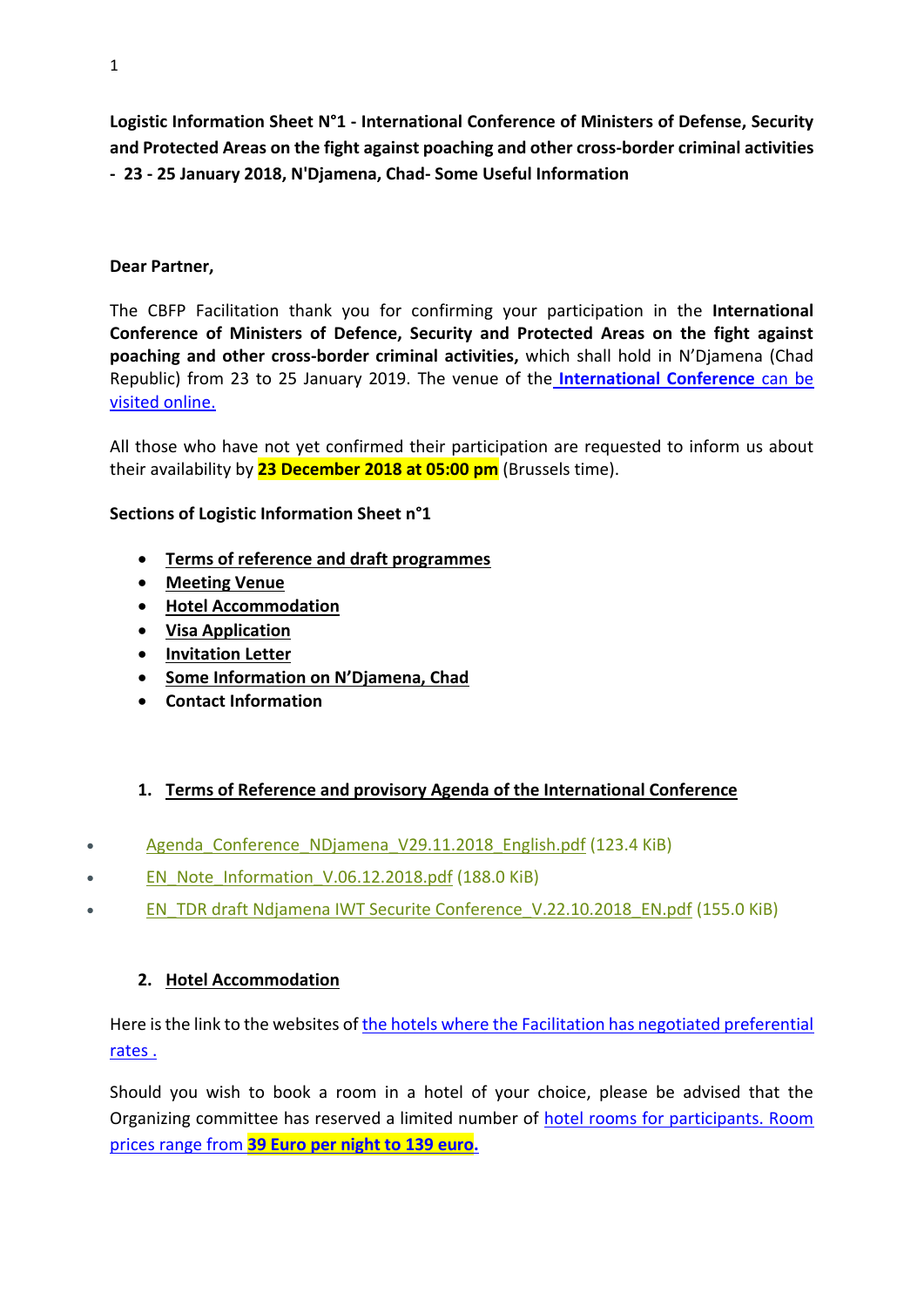To book a room, please contact the hotels at the e-mail addresses shown in the above link. please provide the block code for this event **PFBC-CBFP**, depending on the list proposed. Rooms will be booked on a **"first come, first served" basis.**

In case of any difficulty, please contact the following: Mr. **Jean Claude Kenfack** [jckenfack@comifac.org](mailto:jckenfack@comifac.org) **and** [ekouam@comifac.org](mailto:ekouam@comifac.org) with copy to [registration@pfbc-cbfp.org](mailto:registration@pfbc-cbfp.org) indicating your preferred hotel, the length of your stay, including your arrival and departure dates and times.

# **3. Visa Application**

If you are considering travelling to Chad, you must have a valid passport (at least six-month validity) or any travel document clearly stating the identity of the holder.

For entry visas at arrival, if the participant comes from a country where a diplomatic representation is found, the visa must be obtained in the country of departure.

If the participant comes from a country where there is no diplomatic representation for Chad, they are requested to inform the organizing committee by **January 3rd 2019** and to send a copy of their passport to enable us to apply for an authorization from immigration authorities to get a visa at arrival. Visa charges amount to 50,000 CFA Francs. Participants from the following countries do not need any visa: **CEMAC Countries**. - Please, contact [mori86@yahoo.fr](mailto:mori86@yahoo.fr) et [ekouam@comifac.org](mailto:ekouam@comifac.org) **with a copy to** [registration@pfbc-cbfp.org](mailto:registration@pfbc-cbfp.org) to learn more concerning visas.

# 4. **Invitation Letter**

For participants who need **an invitation letter**, please, contact [dany.pokem@pfbc-cbfp.org](mailto:dany.pokem@pfbc-cbfp.org) with a copy to **[registration@pfbc-cbfp.org](mailto:registration@pfbc-cbfp.org)** 

# 5. **Some Information on N'Djamena, Chad**

[Chad Travel Guide N'Djamena Travel Information, Chadian visas, and more](http://www.chadnow.com/chad_travel_guide_information/index.php)

[Report on N'djamena](http://www.youtube.com/watch?v=1ZxH5hFfVcw)

[N'Djamena Location Guide](http://www.weather-forecast.com/locations/N-Djamena)